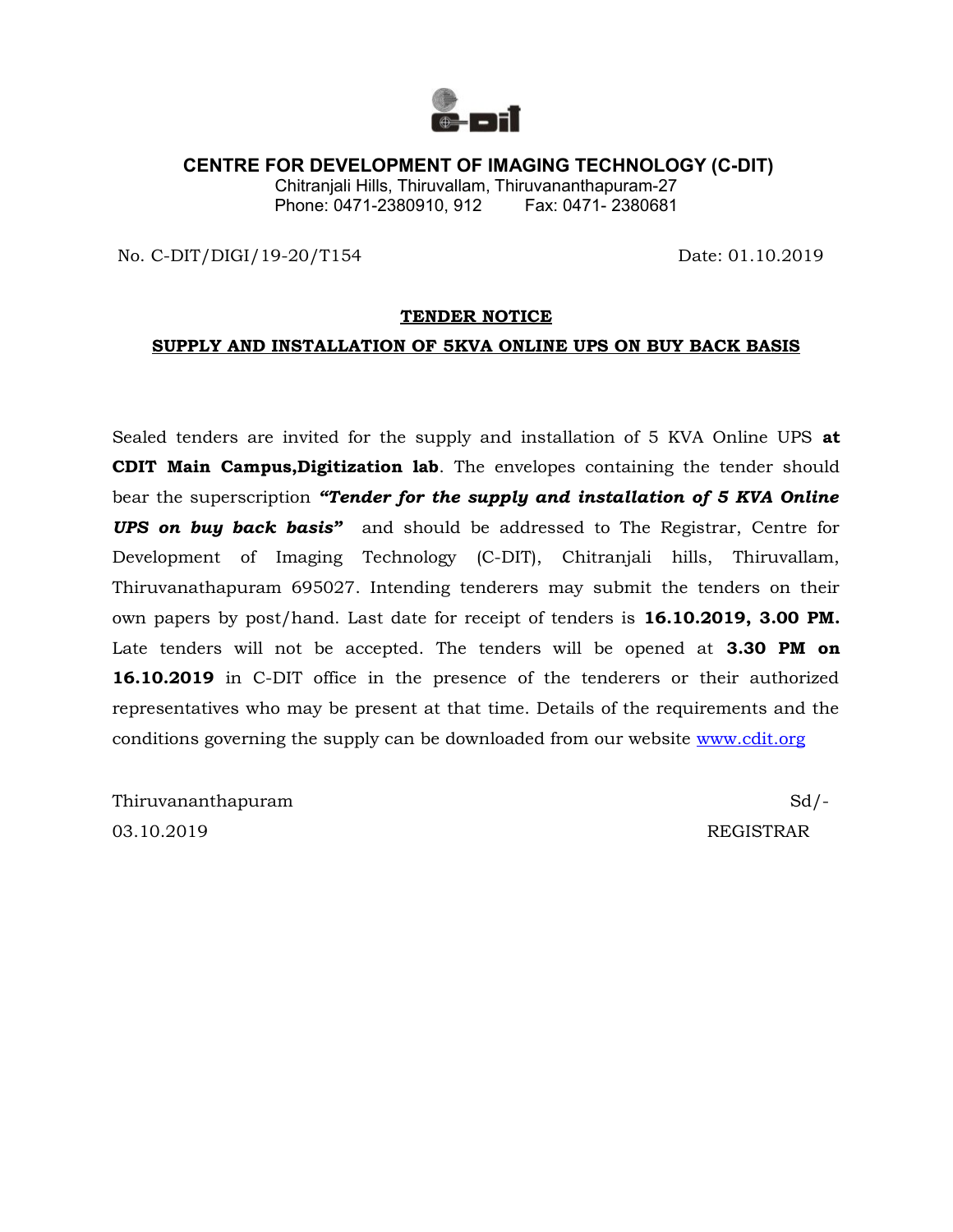

# **CENTRE FOR DEVELOPMENT OF IMAGING TECHNOLOGY (C-DIT)**

Chitranjali Hills, Thiruvallam, Thiruvananthapuram-27 Phone: 0471-2380910, 912 Fax: 0471- 2380681

No. C-DIT/DIGI/19-20/T154 Date: 01.10.2019

# **TENDER FOR**

# **SUPPLY AND INSTALLATION OF 5KVA ONLINE UPS ON BUY BACK BASIS**

## **Requirement:**

This Tender is invited for the "*supply and installation 5KVA online UPS on buy back basis"* to be installed at **CDIT Main Campus ,Digitization lab**.

| Items           | Quantity |
|-----------------|----------|
| 5KVA Online UPS |          |

**TECHNICAL SPECIFICATION**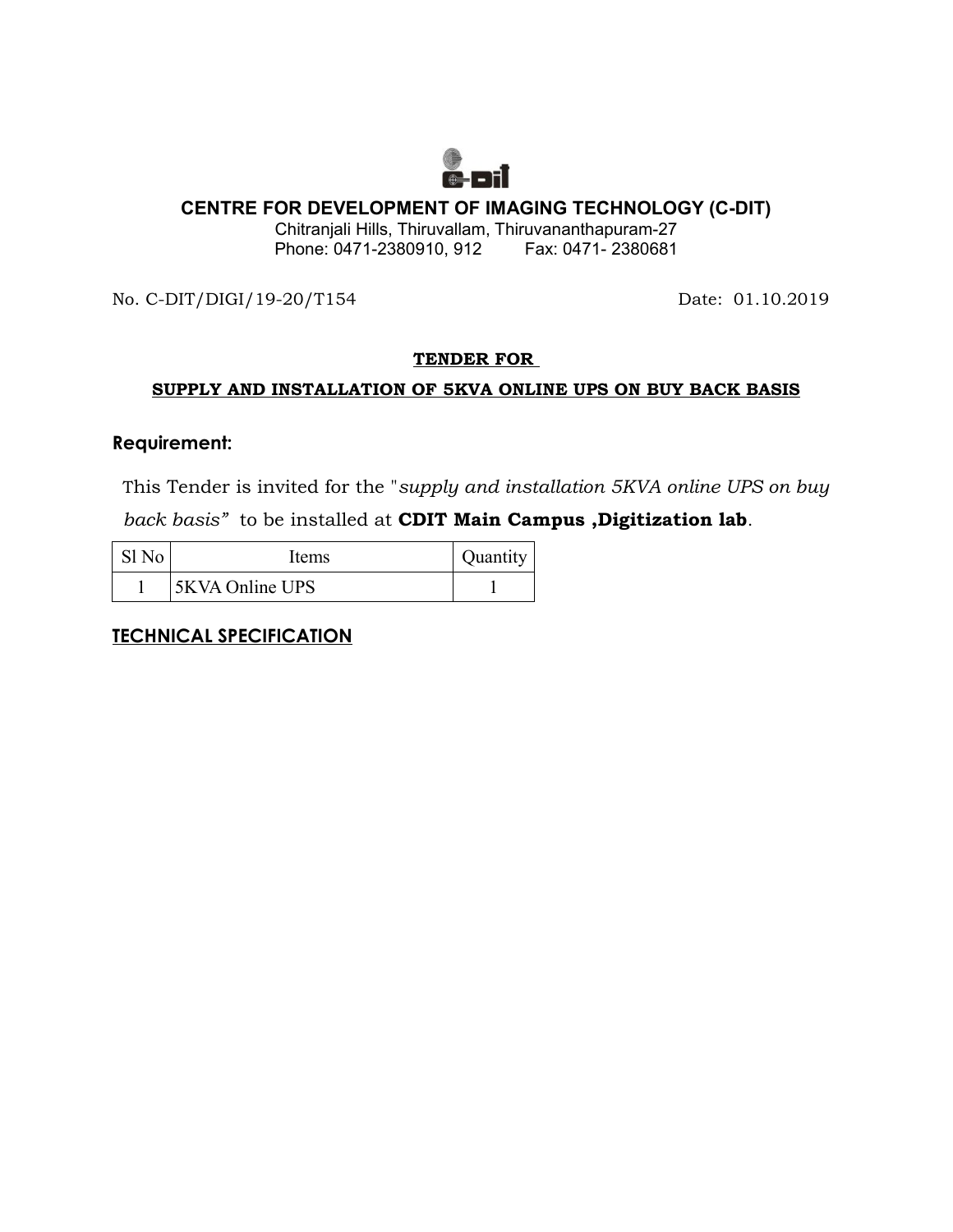| Slno | Parameters            | TECHNOLIE SI ECHNOLIST OK ON EINE CLU (SIX VII)<br>Specification |
|------|-----------------------|------------------------------------------------------------------|
| 1.   | Capacity              | 5KVA true online                                                 |
| 2.   | <b>Battery Backup</b> | 30 Minutes at full load for all the capacities                   |
| 3.   | Input                 |                                                                  |
|      | Voltage               | 230 AC, Single Phase                                             |
|      |                       |                                                                  |
|      |                       |                                                                  |
| 4.   | Output                |                                                                  |
|      | Voltage               | Single phase $230\text{VAC} \pm 1\%$                             |
|      | Frequency             | 50Hz                                                             |
|      | Over all Efficiency   | Grater than 85%                                                  |
|      | Wave form             | Sine wave                                                        |
|      | Harmonic distortion   | Less then 5% for full load                                       |
| 5.   | Indications           |                                                                  |
|      |                       | Mains on                                                         |
|      |                       | Load on Battery                                                  |
|      |                       | Inverter on /trip                                                |
|      |                       | <b>Battery</b> level                                             |
|      |                       | Load level                                                       |
|      |                       | Inverter over load                                               |
|      |                       |                                                                  |
|      |                       |                                                                  |
| 6.   | L.C.D. meter          | To measure and monitor                                           |
|      |                       | input voltage,                                                   |
|      |                       | output voltage,                                                  |
|      |                       | DC voltage,                                                      |
|      |                       | input / output frequency                                         |
| 7.   | Protection            | Required for:                                                    |
|      |                       | <b>Short Circuits</b>                                            |
|      |                       | Over Loading                                                     |
|      |                       | Input low/ high voltage control                                  |
|      |                       | DC low/high voltage trip                                         |
| 8.   | Battery type          | Lead acid/Tubular                                                |
|      |                       | Warranty minimum 4 yours                                         |
| 9    | <b>UPS</b> warranty   | Minimum one year                                                 |
| 10   | <b>Battery VAH</b>    | Minimum 4000                                                     |
| 11   | <b>Bypass</b>         | Static/automatic                                                 |

# TECHNICAL SPECIFICATIONS FOR ON-LINE UPS (5KVA)

# **Buy back 5 KVA Hykon make UPS 1 number 12V, 40AH.Tubler batteries 10 numbers**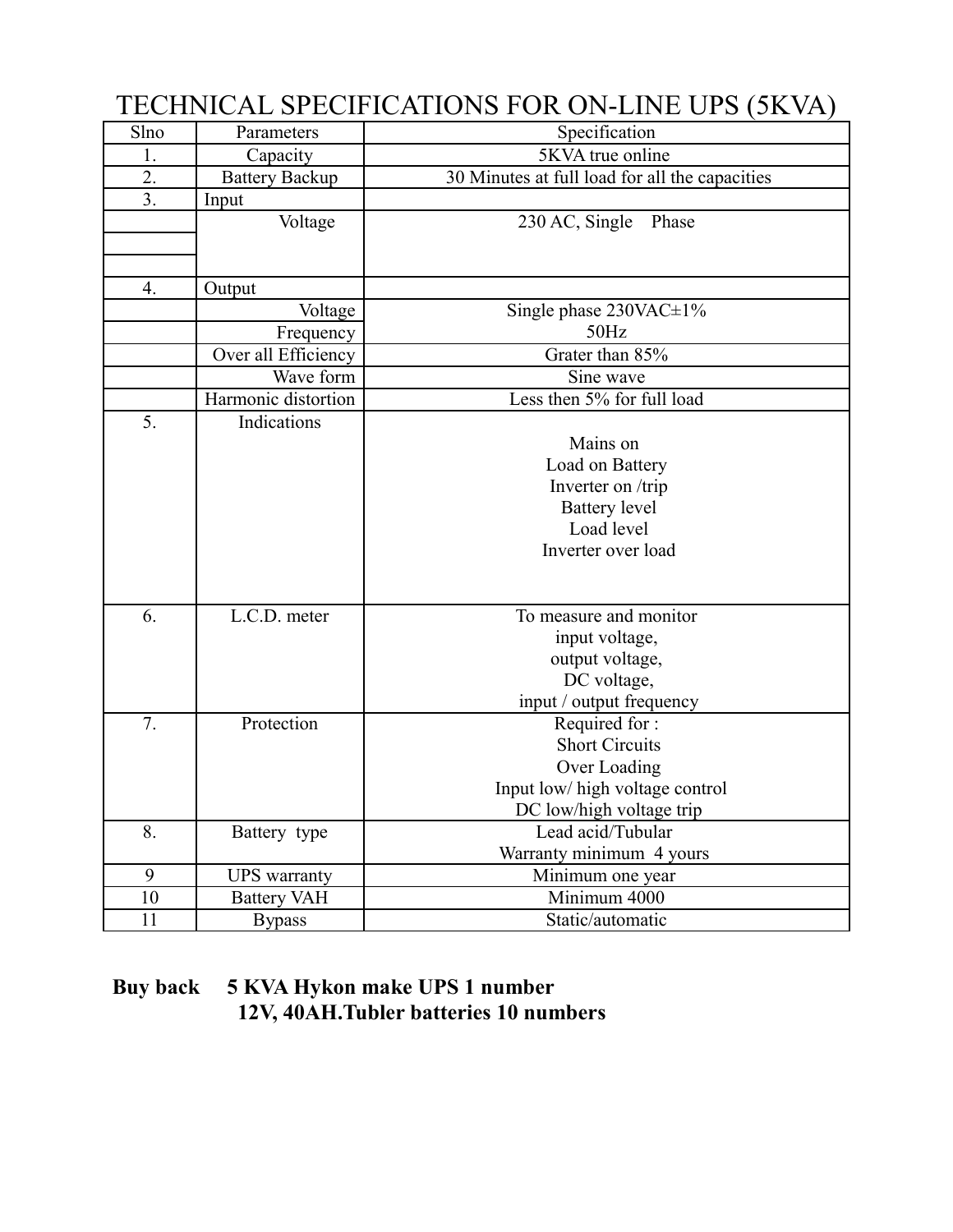### **GENERAL TERMS AND CONDITIONS**

#### **1. ELIGIBILITY CRITERIA OF TENDERER**

To qualify for award of the work, the intending bidder must be an OEM authorized dealer / supplier of the quoted items with prior experience in supplying same or similar equipment at least two clients in the last two years .

- 2. The bidders will be responsible for effecting supply to the entire satisfaction of the undersigned or his authorized representatives. In case any defect in the item supplied is noticed, such item will be rejected at the risk and cost of the Supplier.
- 3. Bidder shall invariably be accompanied by manufacturer's catalogues and leaflets giving full specifications. Technical particulars and other details of the items offered, 'brand make' and complete specification should be mentioned in the tender. In the absence of full details and technical specification the tenders for the items will be rejected.
- 4. The undersigned does not bind himself to accept the lowest tender and reserve himself the rights of accepting the whole or any part of the tender and the bidder shall be bound to supply the accepted item at the rates quoted. C-DIT reserve the right to split the quantity of items to be supplied among one or more bidders, at the sole discretion
- 5. No advance payment will be made against supplies.
- 6. The rate quoted by the bidder shall be inclusive of the transportation charges and installation charges at site. Rates quoted by the bidder shall be valid for a period of six months from the date of opening of the tender.
- 7. Delivery period shall be specifically indicated in the tender and strictly adhered to. Unless otherwise agreed by C-DIT, the supply shall be arranged within **15 days** on receipt of the firm order. Any delay in the delivery period after the supply order is placed may result in cancellation of the supply order or payment of liquidated damages  $\omega$  1/2% per day subject to a maximum of 10% of contract price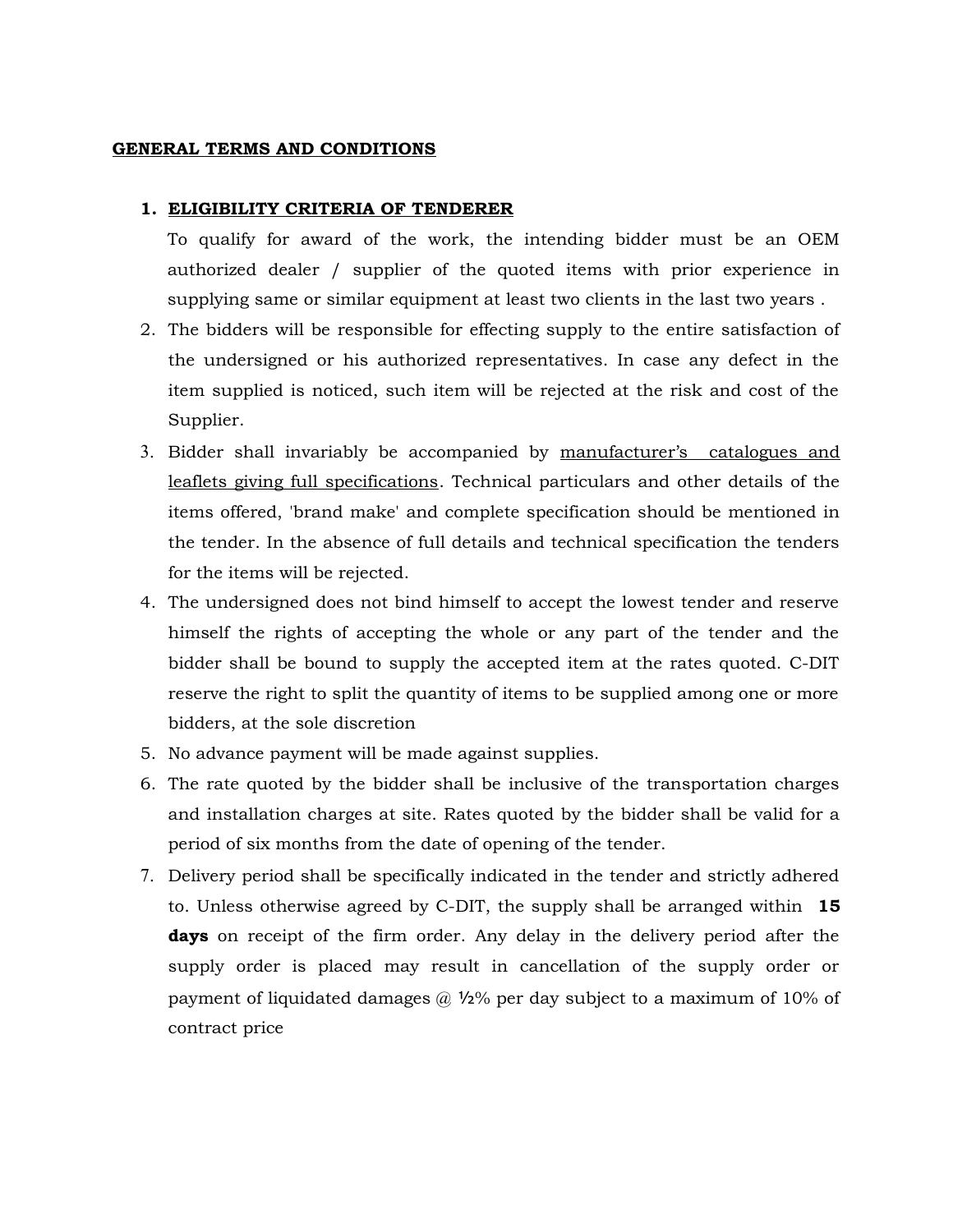- **8. The rate should be quoted for the unit shown in the list including GST and tenders which do not indicate this essential information will not be considered.**
- **9. There is no separate bid form. The supplier shall submit the price offers in their own paper**
- 10.The rate quoted for material shall be firm and no enhancement will be allowed under any circumstances.
- 11. The Supplier/ Contractor shall provide on-site comprehensive warranty of **one year for UPS and 4 years for the Batteries** from the date of supply.
- 12.If the bidder furnishes wrong and/or misguiding data, statement(s) etc. about technical acceptability of the goods and services offered by it, its tender will be liable to be ignored and rejected in addition to other remedies available to the purchaser in this regard.
- 13.After Sales Service: The bidder should have after sales service centre in the state, preferably in Thiruvananthapuram. Complaints should be attended properly, maximum within 24 hrs. The service should be provided directly by bidder's trained personal.
- 14.All items offered shall conform in all respects to the relevant Indian standard Specification with up to date amendments wherever applicable.
- 15.Any dispute / differences between the parties arising out of and in connection with the contract shall be settled amicably by mutual negotiations. Unresolved disputes/ differences, if any, shall be settled by Arbitration and the arbitration proceedings shall be conducted at Thiruvananthapuram (India) in English language, under the Indian Arbitration and Conciliation Act(Amended), 2015. Unsettled disputes will be referred to courts and courts in Thiruvananthapuram/ Kerala will have exclusive jurisdiction over the same.
- 16.C-DIT reserve the right to cancel any or all tenders without assigning any reasons whatsoever

### **17. PAYMENT TERMS**

The following terms of payment shall be applicable for the contract

- a) 90% payment against successful supply and installation of the Equipment.
- b) 10% released after one month from the date of supply